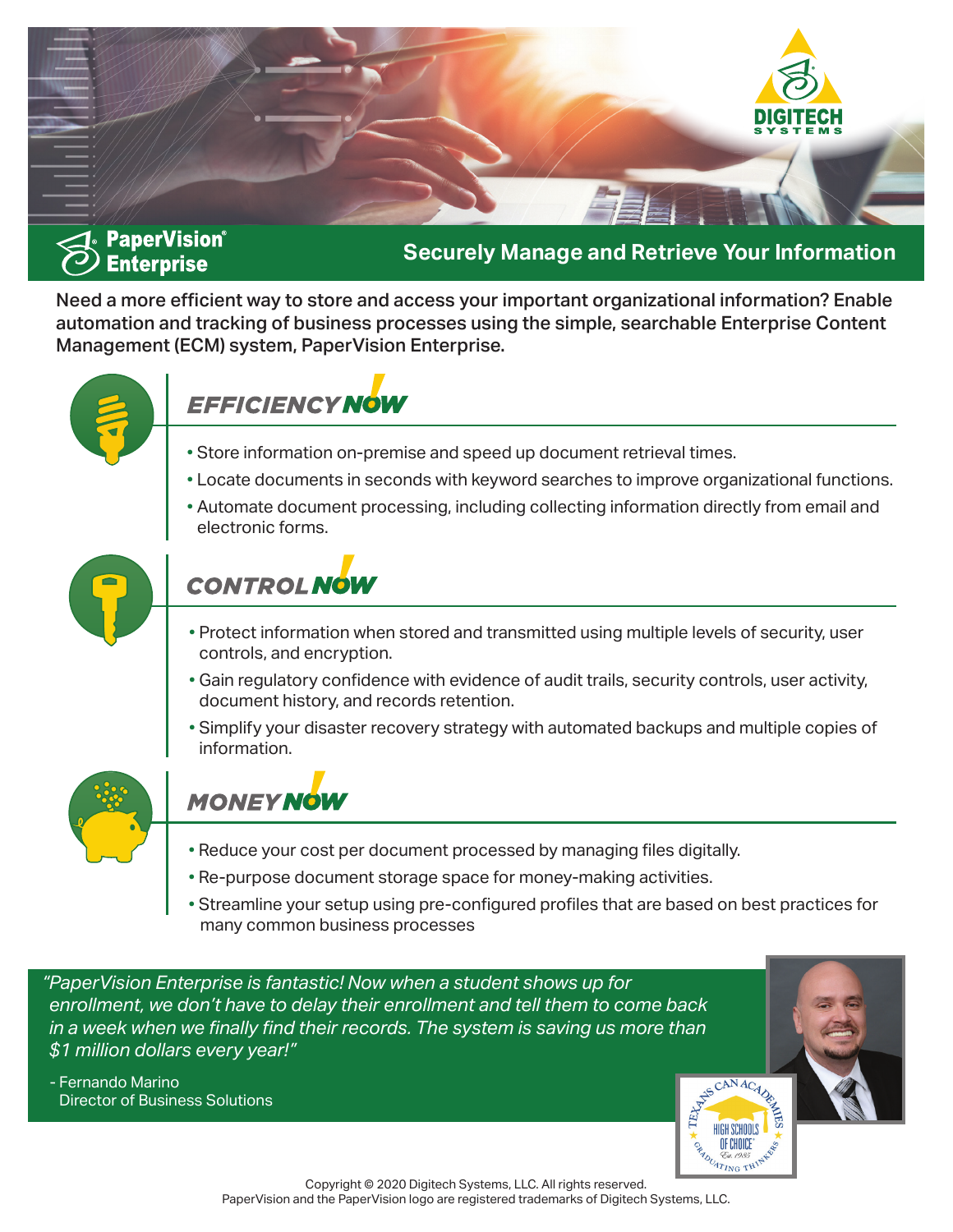

**What Problems Can PaperVision Enterprise Solve?**

**Grow as Needed**

As the pace of business continues to increase, workers need fast, secure access to information from any location in order to make critical decisions and generate results. Individual files stored on desktops and corporate networks do not offer the simple, searchable access you need. PaperVision Enterprise facilitates your success by speeding information access while maintaining strict security standards.



## **Intelligently Locate Information**

You need access to information in order to make critical organizational decisions. Powerful search capabilities allow you to locate any information in seconds, saving countless hours of productivity. One search returns all related information in virtually any format including scanned images, Microsoft<sup>®</sup> Office and other electronic files, emails, PDFs, and more. Find anything you need, the moment you need it.

#### thousands of computers across a globally distributed network, which can be leveraged, tiered and loadbalanced to fit your specific needs.

◘

## **Protect Sensitive Data**

Protect information from prying eyes! Multiple layers of security, including transmission, system, data, user, project, index, and application settings, provide access to only those who need it. Ensure compliance with a wide variety of regulations, and meet all reporting and auditing standards to prove security. Encryption further protects data both during transmission and while being stored.



## **Collaborate Effectively**

You need to share information and work on documents in collaboration with coworkers no matter where you're located. Check-in/check-out and version controls ensure you've always got the most current version and you'll never overwrite each other's work. With PaperVision Enterprise, you'll collaborate with confidence.



## **Integrate Seamlessly**

Upload files in hundreds of formats from most applications directly into PaperVision Enterprise for secure storage. Point-and-click integration makes it easy for you to share information with other line-of-business applications, so your workers have streamlined access to the data they need to continue work processes and generate results.

Your organization needs information storage that automatically grows as you do. Run PaperVision Enterprise on a single desktop computer or

## **Minimize Downtime**

Does the threat of a disaster keep you up at night? PaperVision Enterprise offers the peace of mind that comes from knowing your most critical information is securely protected from both cybercriminals and physical disasters. You can even package data into an encrypted file and transfer it off-site, using PaperVision® Data Transfer Manager, allowing you to recover from any disaster.



#### **Suite Options**

- Cloud ECM ImageSilo®
- Award-winning enterprise capture PaperVision® Capture
- Patented forms processing PaperVision® Forms Magic™ Technology
- Automated business processes PaperVision® Enterprise WorkFlow
- Print stream processing PaperVision® Enterprise Report Management

• Professional Services are available to help you design and implement your entire ECM system.

#### **For a complete product listing and technical information, please visit: www.digitechsystems.com or call toll free 866.374.3569**

Copyright © 2020 Digitech Systems, LLC. All rights reserved.

ImageSilo, PaperVision, the PaperVision logo, and Any Document, Anywhere, Anytime are registered trademarks of Digitech Systems, LLC.

Forms Magic is a trademark of Digitech Systems, LLC.

Microsoft is a registered trademark of Microsoft Corporation in the US and other countries.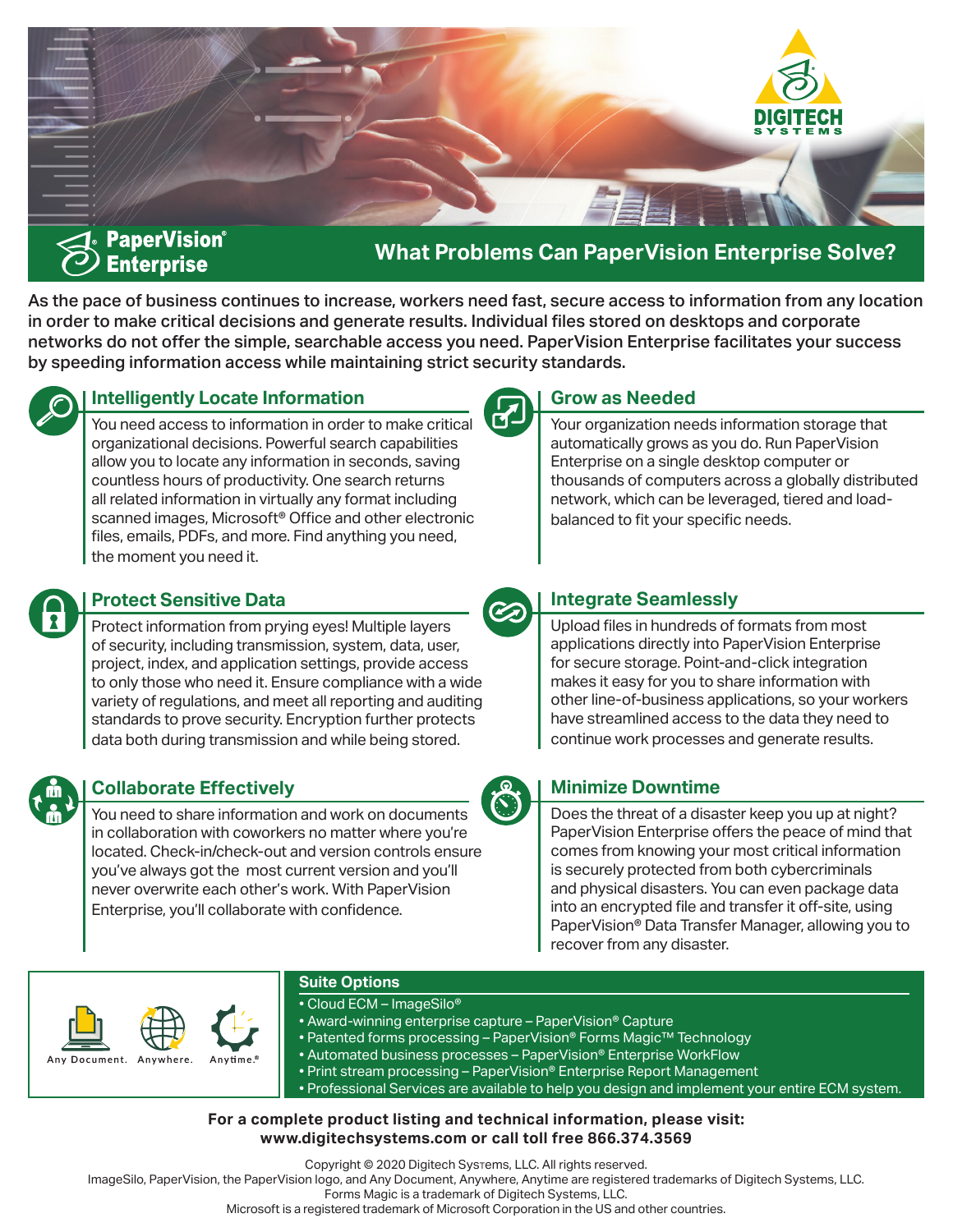

#### **SYSTEM OVERVIEW**

Users can search, upload, scan, or view the folders of any project, access E-Forms, and destruction lists, see worksteps waiting, and view recent or favorite items directly from the home screen

Web application enables secure access to manage your corporate information on virtually any device without requiring software installation

PaperVision Client provides the optimal experience for Microsoft Windows users by offering the functionality found in the web application and more on a desktop

PaperVision mobile app for iOS and Android, available in the Apple App Store and Google Play Store, delivers a fullfeatured, device optimized experience

Store and retrieve any file type, including images, Microsoft Office files, and PDFs

Extensive full-text search capabilities support stemming, phonic, fuzzy, synonym, Boolean, natural language, and variable term weighting search options

Search results screen displays duplicate documents as a single item or as an expandable list, showing all duplicates on the same screen

Versioning and check-in/check-out functions include detailed audit tracking and simplified roll-back processes

Extensive reporting capabilities provide detailed audits trails and track user productivity and utilization, including workflow status and history, records retention, and destruction activities Annotations allow specific users to hide information within a document, or to add textual notes

Integrated PaperVision® Message Manager imports, captures, and organizes email messages and ensures necessary messages are retained and unwanted messages are filtered out based on administrator-defined criteria

Administrators can create, manage, print, email, and export e-forms as PDFs

Administrators can require an electronic signature for any document

Document associations link related documents across

multiple projects and allow users to easily locate them from a single document

Share Document allows external users limited access to specific documents via a secure link

## **Technical Specifications**

Scan2PVE allows users to scan and upload documents, move or delete pages within a document as well as maintain version control

PaperVision Automation Service automates the importing of documents, backup processing, maintenance queue items, and migration jobs

Solution Profiles are pre-built configurations that are based on best practices for many common business processes. With just the click of a button, projects, workflows, e-forms, security groups, users, document associations, records retention policies, and even security rights are created Annual maintenance includes access to all product updates, ensuring access to the latest product features and benefits Complete, detailed online help and electronic product manuals are included to get you started quickly Toll-free, legendary technical support is eager to assist with any questions you may have

#### **SECURITY**

AES 256-bit encryption occurs during import and when data is stored and transmitted

Session ID encryption ensures that a session cannot be hijacked Function-level verification is performed for every API call made to PaperVision Enterprise, whether from the application or through the API

Session source persistence and IP address limiting guarantees users can access the system only from authorized locations

Support for Secure Sockets Layer (SSL), Transport Layer Security (TLS), and non-standard ports ensures data and email transmission security

Automatic session termination ends a user's session when it sits idle for a defined period of time

Security policy administration tools include account lockouts, password complexity, password expiration, login restrictions, MFA requirements, encryption key assignments, and nonrepudiation checks

Multi-factor authentication (MFA) uses apps such as Google Authenticator or Microsoft Authenticator to generate a unique passcode for every login

Perform non-repudiation checks on all documents and emails Simplify password changes and allow users to reset forgotten passwords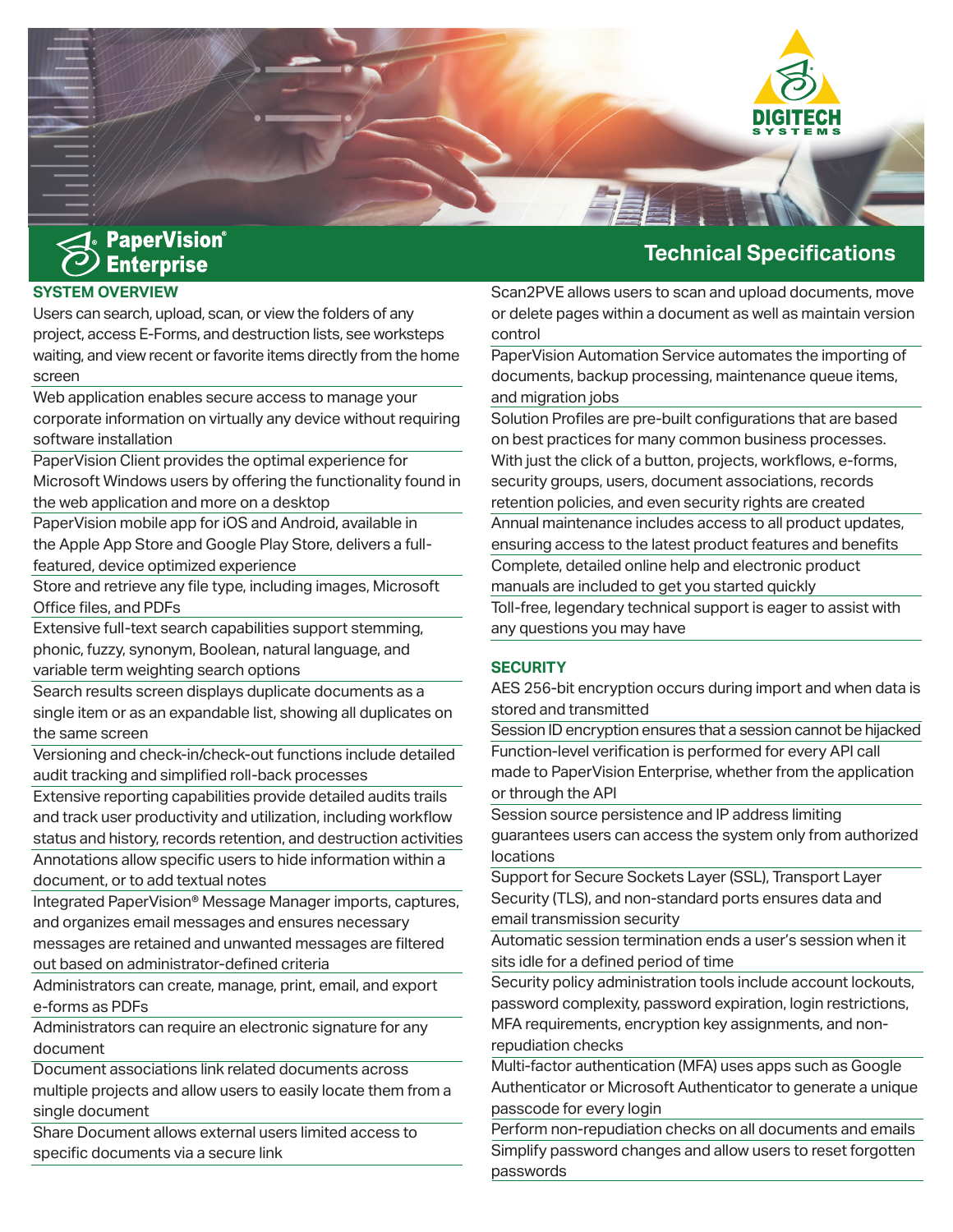

Group-level security assigns a common set of access rights to all users within a group

User-level security defines individual user permissions Project-level security assigns functionality-based security at the project level

Document-level security sets specific security settings for individual documents as soon as they enter the system

Function-level verification controls user rights, such as printing, emailing, exporting, and deleting

Index-level security controls user ability to view and/or edit document index fields

Retention policies can be configured to protect records from destruction during specified time periods, to set up email review notifications, and to automatically purge expired records

#### **SCALABILITY AND RELIABILITY**

PaperVision Administration Console provides centralized global administration access

Support for multiple database servers accommodates growing storage needs

System supports an unlimited number of companies and projects

Full support for hardware load-balancing and Windows® Network Load Balancing provides additional reliability and scalability

Backup processing enables organizations to package a duplicate copy of data into a single, encrypted, compressed file for data replication

PaperVision® Data Transfer Manager sends packaged backup files (via FTP/FTPS) to a separate site for disaster protection

#### **INTEGRATION**

System includes full support for Microsoft® SQL Server®

Extensive use of web services supports integration and crossplatform compatibility

.NET-based APIs support both local and remote

communications without requiring modification to code

Administrators can configure additional API integration tools to automate administrative functions

.NET Integrator enables point-and-click integration with thirdparty applications

## **Technical Specifications**

Black and white, as well as color print drivers, print directly to PaperVision Enterprise from most applications, as part of PaperVision Tools

PaperVision® Enterprise Tools provide out-of-the-box integration with Microsoft Office applications, including Word®, Excel®, PowerPoint®, Outlook®, and Windows Explorer Optional PaperVision Enterprise WorkFlow automates the flow of information through routine business processes PaperVision Enterprise WorkFlow and Scan2PVE work together to allow users to capture documents and upload them into a new or existing workflow process Free PaperVision® SharePoint® Tools provides integration with Microsoft Office 365 and SharePoint 2013

Optional PaperVision Enterprise Report Management processes COLD/ERM print stream data into electronic reports and imports and indexes them into PaperVision Enterprise PaperVision Message Manager captures emails from virtually any system including Microsoft® Exchange Server, Outlook .pst files, POP3, and IMAP-compliant systems